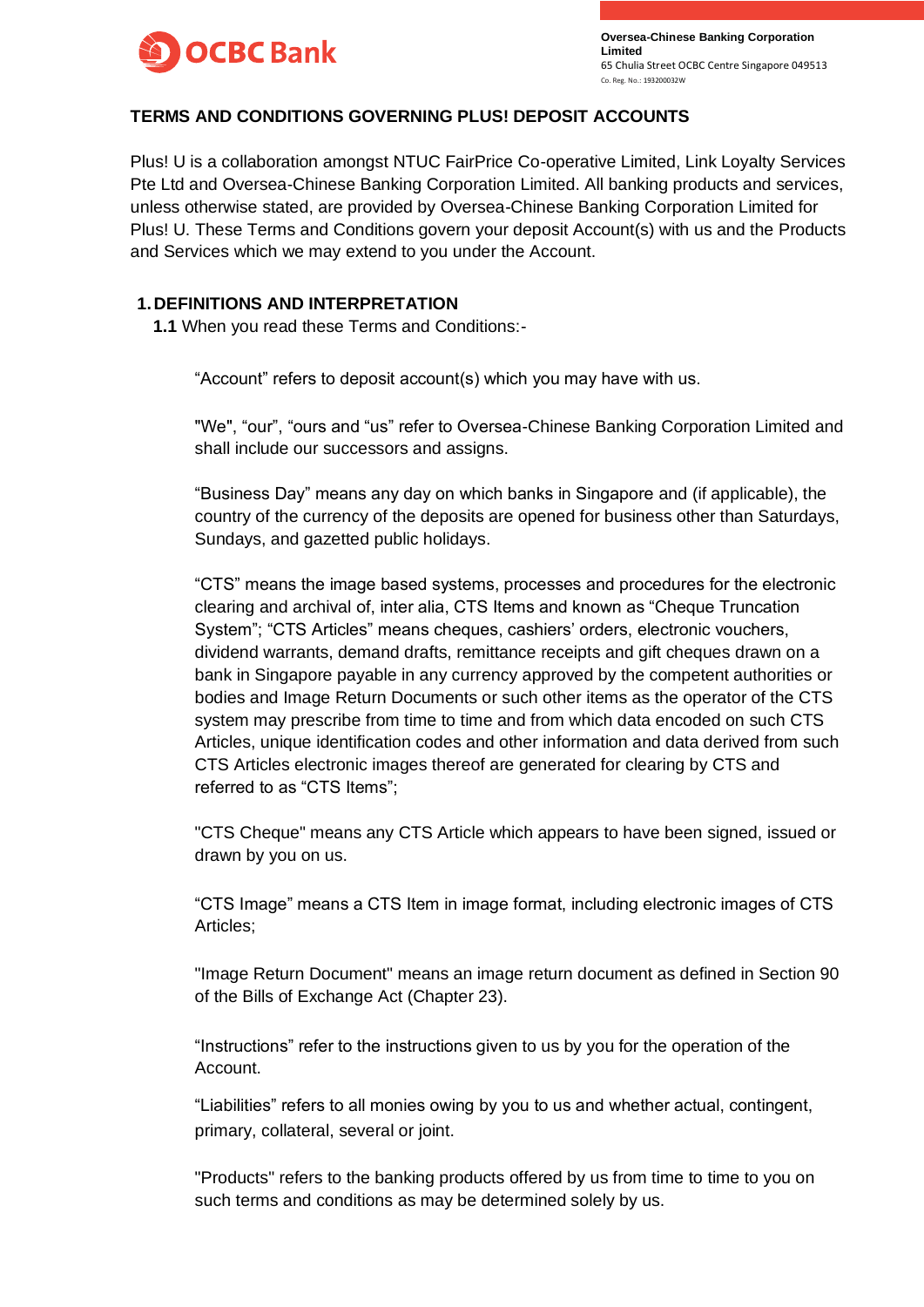

"Plus! Card" refers to the Plus! card issued by us which enables you to access your Account to which the Plus! Card is linked.

"Services" means the banking services provided by us from time to time to you on such terms and conditions as may be determined solely by us.

- **1.2** Unless the context requires otherwise:-
- (a)words denoting the singular number shall include the plural and vice versa; and
- (b)words denoting the masculine gender shall also include the feminine gender and vice versa.

## **2.CUSTOMER INSTRUCTIONS**

**2.1** All Instructions in respect of an Account must be given by you or on your behalf strictly in accordance with the authorisations or mandates that is in effect in respect of such Account. All such Instructions shall be in writing or in such other mode(s) and/or method(s) agreed by us.

**2.2** All Instructions once received by us shall not be cancelled, withdrawn or amended unless we may at our discretion agree otherwise.

**2.3** We may choose not to act on any of your Instructions where it results in the total amount of payments exceeding the credit balance in the Account but if we do so act, we may choose to execute such Instructions in whole or in part or in any order without reference to the time we received your Instructions.

**2.4** Your specimen signatures and signing powers or those of your authorised signatories communicated to us in writing shall remain in effect until such time as we receive written revocation from you.

**2.5** We shall be entitled but not bound to undertake further verification of the signatures other than by comparing them with the specimen signatures on our record. We shall be entitled to dishonour any cheque in which your or your authorised representatives' signature (as the case may be) in our opinion, which opinion shall be final and conclusive, differs from the specimen signature(s) deposited with us.

**2.6** We may refuse to act on any Instructions if such Instructions are inconsistent with any applicable law, rule or other regulatory requirement.

**2.7** If there is any ambiguity or inconsistency or conflict in the Instructions, we may choose not to act upon them unless and until the ambiguity or conflict has been resolved to our satisfaction.

### **3.DEPOSITS**

**3.1** We may at any time without notice to you and at our discretion and without liability or disclosing or assigning any reason to you refuse any deposit or limit the amount which may be deposited or return all or any part of an amount given to us for deposit. We shall set (at our discretion) the minimum amount required to open an Account (such minimum amount shall vary from time to time at our discretion). We reserve the right not to accept deposits in Foreign Currency.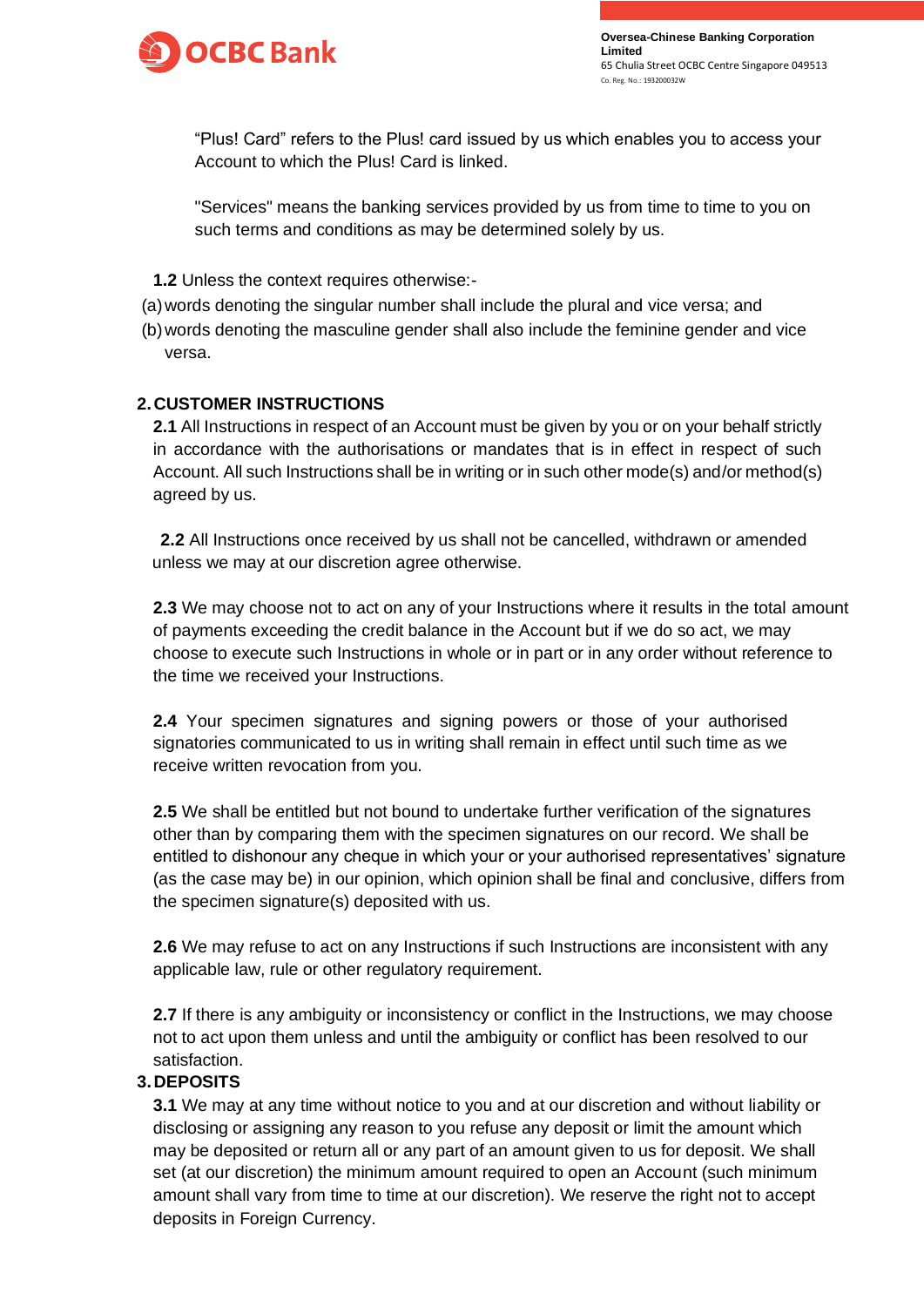

**3.2** Any deposit made by you shall be made in such manner and you shall comply with such procedures as we may determine at our discretion. Receipts for deposits will be validated by our machine stamp, computer terminal or by any of our officers.

**3.3** Deposit(s) established with the proceeds of cheques will be value dated after clearance.

# **4.COLLECTION**

**4.1** All cheques which are deposited are received by us as agent for collection and we may route any such cheques for collection to the maker, drawee or other payee for handling in accordance with their respective regulations and for payment in cash, bank draft or otherwise. Foreign currency cheques and postal and money orders received for collection will be credited only after payment is received by us. Cheques drawn on banks in Singapore are credited to the Account when deposited but cannot be drawn against until the proceeds have been received into the Account. We will debit the Account if such cheques are dishonoured and reverse any interest which has been calculated or credited.

**4.2** Any transfer whether mail, telegraphic or electronic or negotiable instrument accepted for deposit may not be withdrawn until such proceeds have been received by us. Where such transfer is invalidated for whatever reason, your Account will be debited immediately and we shall reverse any interest which has been calculated or credited.

**4.3** We may refuse to accept for collection cheques and other instruments drawn to the order of third parties. Where they are accepted by us, they are accepted without any liability on our part and you will bear full responsibility for the correctness and validity of all endorsements. Multiple endorsements on cheques or other instruments made to the order of third parties will not be accepted by us unless prior arrangements have been made with us.

**4.4** All cheques and other instruments deposited with us for collection are received by us for collection as agent, and we may at our discretion refuse to accept any cheque or other instrument for deposit. We may either:- (a) route each such cheque or other instrument for collection to the maker, drawee, endorser or other payee, through any of its branches or correspondents for handling subject to and in accordance with their respective rules and regulations and for payment in cash, bank draft or otherwise; (b) refrain from presenting, demanding, collecting or giving notice of non-payment or dishonour with respect to any such cheque or other instrument on any Saturday, Sunday, or gazetted public holidays.

**4.5** All drafts, promissory notes, bills of exchange and other orders for payment (referred to as the "item" or "items" as the case may be) received by us for credit to an Account are subject to the following conditions:-

**a.** When a payment is made into an Account, any credit given is provisional and may be reversed until the monies represented by such payment have been received by us. We reserve the right to accept any item for collection only.

**b.** We may forward an item directly to the bank where it is payable or to any selected agent, who may collect the item through one or more sub-agents selected by it. Any such collecting agent/sub-agent shall be deemed to be your agent.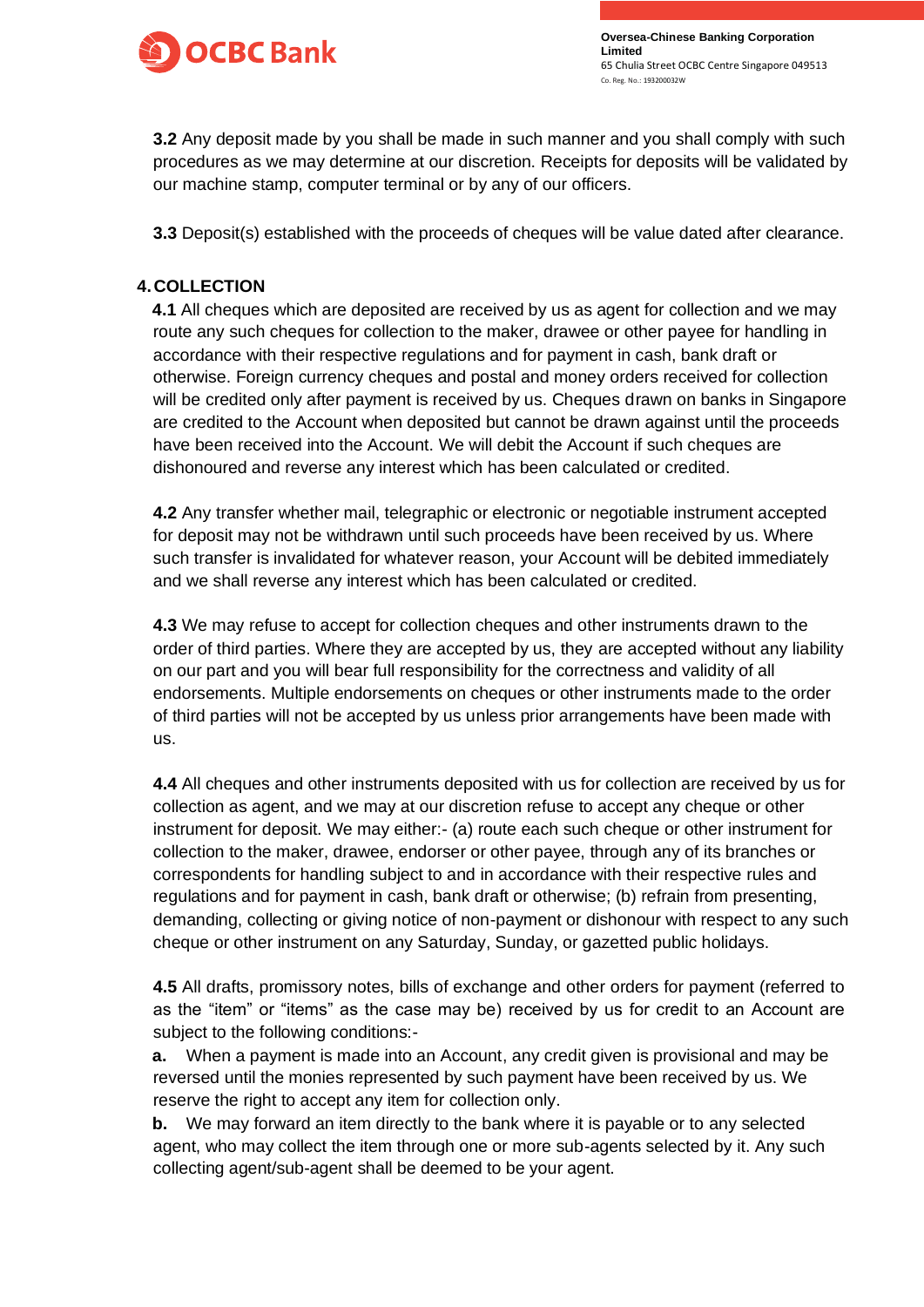

**c.** Our rights against you on any item shall not affected by (i) loss, mutilation or dishonour of any item; (ii) any proceedings taken by us, or (iii) the entering into an arrangement (which is authorised by you) with any third party.

**d.** We shall not be responsible for failure or delay in crediting an Account whether arising from (but not limited to) (i) stop-payment instructions; (ii) loss through the mail; (iii) late, or failure of, presentation, demand, collection or giving of notice of non-payment, or (iv) dishonour of any item, voucher or statement.

**e.** You hereby waive protest, presentation and notice of dishonour of any item, and you also waive your right of counter-claim or set off against us.

**4.6** Deposits of cheques and other instruments shall not be available for withdrawal until the actual proceeds have been collected by us.

**4.7** Cheques deposited by you and which have been dishonoured may be returned at your risk and expense by ordinary post to you at your last address registered with us.

# **5.INTEREST**

Where applicable, we will pay interest at our prevailing interest rate for the relevant Account calculated on daily balances (excluding late cheque deposits). For avoidance of doubt, the prevailing interest rate is subject to change from time to time by us in our sole and absolute discretion. Interest will be credited at such intervals as determined by us. No interest will be paid if the daily balance falls below the prescribed minimum as we may determine for that Account.

## **6.WITHDRAWALS**

**6.1** Withdrawal in Foreign Currency is subject to availability and two (2) Business Days' notice being received by us. You will be required to pay a service charge to us as may from time to time be determined by us at our discretion and subject to availability of funds. However we are not obliged to accede to your request for cash payment without citing any reasons. The exchange rate for the foreign currency will be at a rate determined by us.

**6.2** In the absence of our agreement, no withdrawals in cash may be made by you of any or all monies in your Account (whether denominated in the currency of Singapore or in any other currency) otherwise than in the currency of Singapore. We may (but are not bound to) comply with requests from you that such withdrawals be payable in a Foreign Currency or in specific cash denominations. Any withdrawals requested by you to be made in a Foreign Currency shall be payable only by means of cable or airmail payments or by telegraphic or electronic transfer to, or by issuing drafts on, a bank selected by us.

**6.3** Withdrawals may be made only upon receipt by us of withdrawal instructions satisfactory to us and you shall be liable on all such instructions irrespective of whether your Account is in credit or

otherwise, provided that we are not bound to honor any withdrawal request if there are insufficient funds in your Account in the absence of any express agreement to the contrary. We shall not be obliged to act on any instructions relating to the withdrawal of the deposit unless you or your authorised signatory produces his identity card or passport. Except with our prior written consent, no withdrawal may be made other than in writing and signed in accordance with specimen signatures and authorizations received by us. Any arrangements entered into with us for withdrawal orders to be otherwise than in writing shall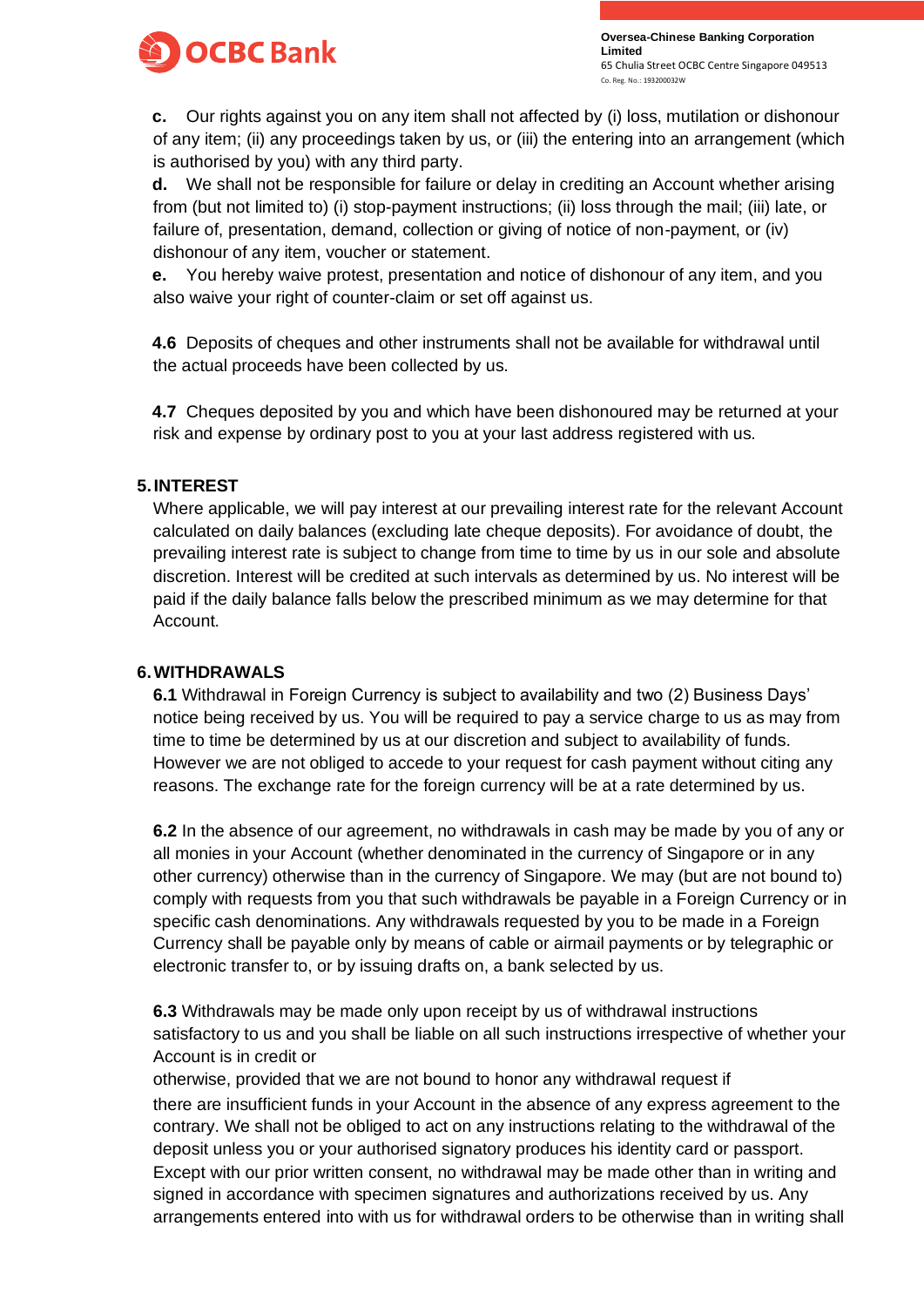

be at your sole risk and we shall not be liable for any loss, damage or liability incurred or suffered by you in connection with such arrangements, in respect of which you shall indemnify us against any expense or liability which we may incur.

**6.4** Withdrawals by you shall be made in such manner and you shall comply with such procedures as we may determine from time to time at our discretion.

# **7.CHEQUES**

**7.1** Cheque books are available only for use with such Account as we may from time to time decide; no withdrawal may be made by cheque against any other type of Account.

**7.2** Cheque books will be sent to you at your sole risk and expense by ordinary mail or such other mode(s) as you may request of and which we may in our sole and absolute discretion agree.

**7.3** Any cheque drawn on us shall be on our cheque form issued by us for that Account. Cheques must be drawn in the designated currency for that Account. Cheques must be so drawn as to prevent additions and alterations after issue, and in particular, all blank spaces on cheques must be legibly completed and the word "only" should be added after the amount in words. All alterations and/or additions must be confirmed by the full signature(s) of the signatory(ies) and such signature(s) shall be conclusive evidence of such alterations and/or additions.

**7.4** Cheques must be duly signed in accordance with specimen signature(s) and authorisations provided by you to us. Cheques may be dishonoured by us if irregular in any manner, and we may refuse to pay over the counter cheques in which the word "bearer" has been cancelled, without any liability on our part. We do not undertake the identification of endorsers of cheques drawn to order and reserves to ourselves the right to refuse payment of cheques so drawn. You will assume full responsibility for the correctness and validity of all endorsement appearing on cheques drawn on the Account.

**7.5** We may mark cheques, "good for payment" and your Account may be debited immediately with the amount of the cheque so marked.

**7.6** Cheques deposited by you and which have been dishonoured may be returned at our sole and absolute discretion and your own risk and expense by ordinary post to you at your last address registered with us.

**7.7** You are wholly responsible for the safekeeping of the cheques and in the event that any cheques are mislaid, lost or stolen, you must immediately notify us.

**7.8** Upon the closing of an Account either by you or by us, all cheque forms previously issued to you and not used shall become our property, and you shall forthwith return them to us.

## **8.STOP PAYMENT ORDERS**

**8.1** If you desires to countermand or stop payment of a cheque which you have drawn, complete written (or such other mode or method which may be agreed to by us) instructions and information fully identifying the cheque, including

(a) the cheque number; (b)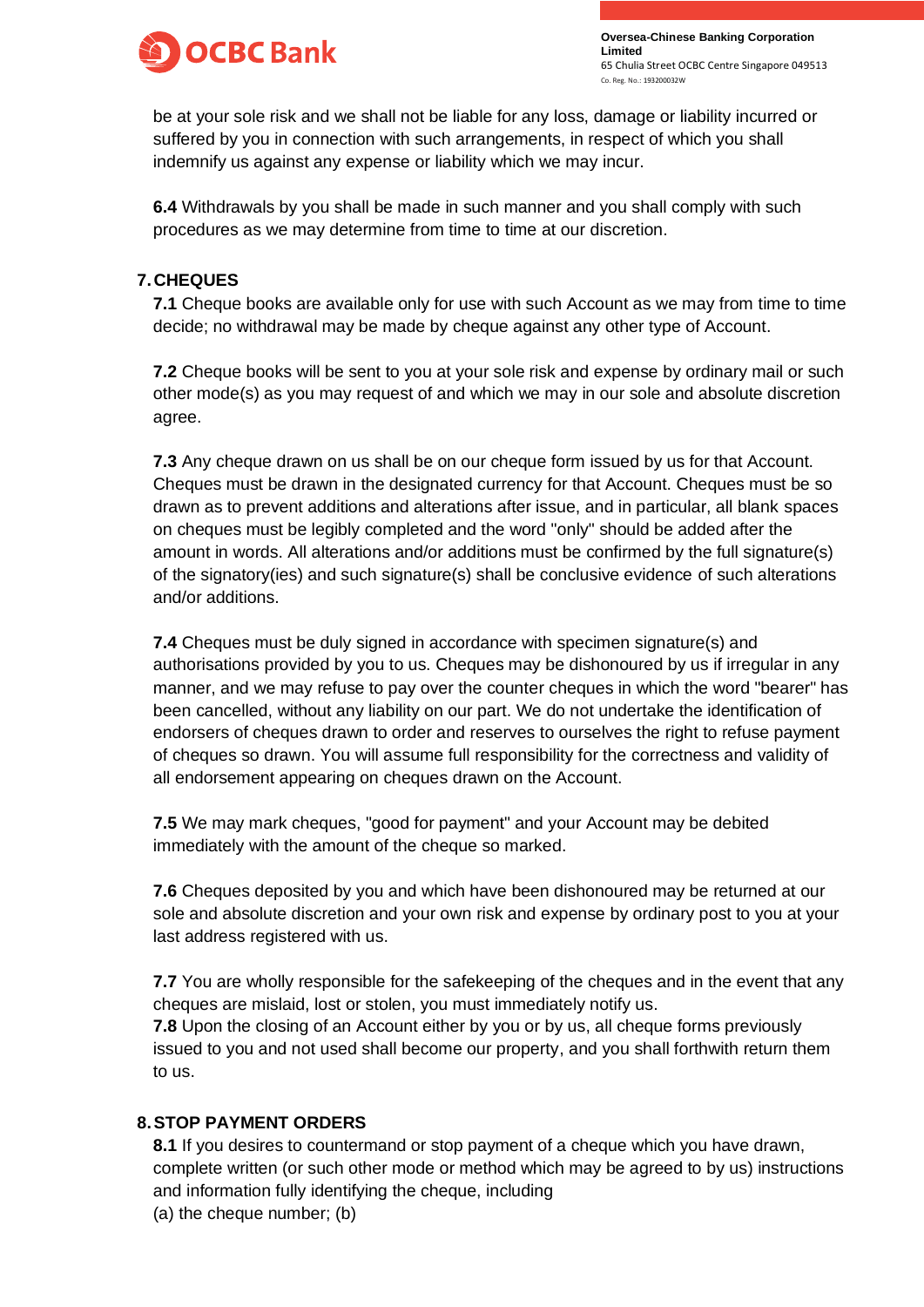

the date of issue (if any);

(c) the payee's name (if any); and (d) the amount (if any), should be provided to us. Following receipt of these instructions, you will complete any further documentation required by us. Such stop payment instructions shall be undertaken by us on a best endeavours basis and we may at our sole and absolute discretion elect not to act on these instructions for any reason.

**8.2** Where the stop payment instructions are undertaken by us, you irrevocably and unconditionally agrees (a) to indemnify and at all times keep us indemnified against any expense, loss, damage or liability whatsoever which may be incurred or suffered by us as a result of any non-payment of the relevant cheque; (b) that as we will use its best endeavours to carry out your instructions we will not be liable for any failure to do so howsoever arising; (c) to notify us promptly in writing if the relevant cheque is recovered or destroyed, or if these instructions are otherwise cancelled; and (d) that these instructions are valid for one (1) year from the date of receipt of such instructions from you, or such other period as we may prescribe.

## **9.STATEMENTS OF ACCOUNT/TRANSACTIONAL DETAILS OF ACCOUNT**

**9.1** At your request, we will furnish to you with statements of account ("Statement of Account") at monthly intervals or at such intervals as we may prescribe. You agree to verify the correctness of all details contained in each Statement of Account and to notify us within 14 days from the date of such Statement of Account of any discrepancies, omissions or errors. Upon expiry of this period, the details in the Statement of Account shall be conclusive against you except as to

alleged errors so notified but subject always to our right to correct any errors at any time notwithstanding your acceptance.

**9.2** At your request, we may make available to you, the transactional details of your Account ("Transactional Details") at monthly intervals or at such intervals as we may prescribe. You agree to verify the correctness of each entry described in all Transactional Details (availed to you) and to notify us within 14 days from the date such Transactional Details are made available to you by us, of any discrepancies, omissions or errors. Upon expiry of this period, the Transactional Details shall be conclusive against you except as to alleged errors so notified but subject always to our right to correct any errors at any time notwithstanding your acceptance.

#### **10.INDIVIDUAL ACCOUNT**

**10.1** Your executor or administrator shall be the only persons that we recognise as your successor in the event of your death. Upon notice of your death, we shall be entitled to freeze the Account until such time when your successor produces a grant of probate or letters of administration.

**10.2** Upon production of a grant of probate or letters of administration, we may, on the request of your executor or administrator, open an account in the name of the estate of the deceased. The executor, the administrator of the estate or the personal representative of the deceased shall operate the Account in accordance with the probate or the letters of administration so granted.

## **11.CHARGES/COMMISSIONS**

**11.1** We may debit the Account with the full amount of any charges or fees as stated in our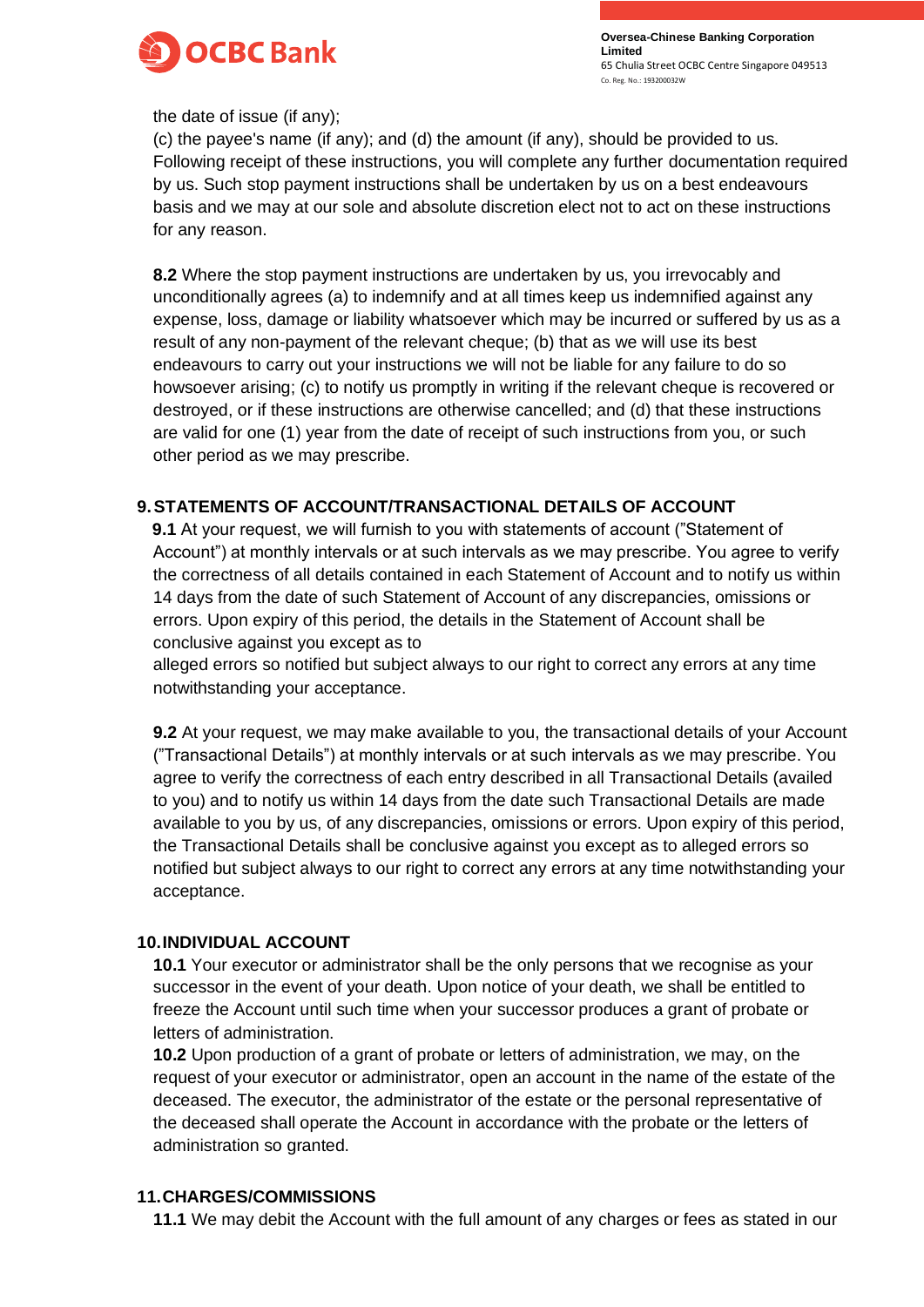

pricing guide or any other costs and expenses, interest, taxes and penalties (including without limitation legal fees on a full indemnity basis and stamp fees) payable by you to us in respect of:- a. any Products and/or Services;

b. any liability of any nature arising in respect of the Account; or

c. any overdrawn sums on the Account.

**11.2** A charge at the amount stated in our pricing guide will be levied if you fail to maintain the minimum balance required for the Account or if the Account remain inactive for such duration as we may prescribe. Charges at the amount stated in our pricing guide may also be levied if you close any Account within such time period as we may prescribe.

**11.3** We may at any time at our discretion and upon written notice to you, change the prevailing rate and/or amount of any charges or fees payable by you as stated in our pricing guide. Such change(s) shall take effect from the date stated in the notice, which shall be no less than 30 days from the date of the notice.

### **12.CONSENT FOR DISCLOSURE**

You authorise the transfer of any information relating to you and any customer information (as defined in the Banking Act Chapter 19) to and between the branches, subsidiaries, representative offices, affiliates and agents of Oversea-Chinese Banking Corporation Limited and any third parties selected by any of them wherever situated, for confidential use in connection with the provision of Products or Services to you.

#### **12A.PERSONAL DATA**

You give us, our related companies (collectively, the "OCBC Group"), and our respective business partners and agents (collectively, the "OCBC Representatives") permission to collect (including by way of recorded voice calls), use and disclose your personal data for purposes reasonably required by the OCBC Group and the OCBC Representatives to enable us to provide the Account and services under these Terms and Conditions. Such purposes are set out in a Data Protection Policy, which is accessible a[t](http://www.ocbc.com/policies) [www.ocbc.com/policies or](http://www.ocbc.com/policies) available on request and which you have read and understood.

## **13.SUSPENSION OF ACCOUNT**

In the event that an Account remains inactive or dormant for such period of time as we may determine, we may impose such conditions in relation to the further operation of the Account as we may determine at our discretion.

## **14.CLOSING OF ACCOUNT**

**14.1** We may at any time without prior notice to you and without liability or disclosing or assigning any reason to you refuse to accept any deposit(s), limit the amount that may be deposited or return all or any part of the deposit(s). We may, upon fourteen (14) days (or such period as we may determine) prior written notice terminate the Account. **14.2** If you wish to terminate any Account, you shall provide written instructions to us and comply with such procedures as we may determine at our discretion.

**14.3** On termination of the Account, subject to Clause 14.1, we may discharge our entire liability with respect to the Account by paying to you in such form as we may determine in the currency of the Account the amount of the credit balance in the Account. You shall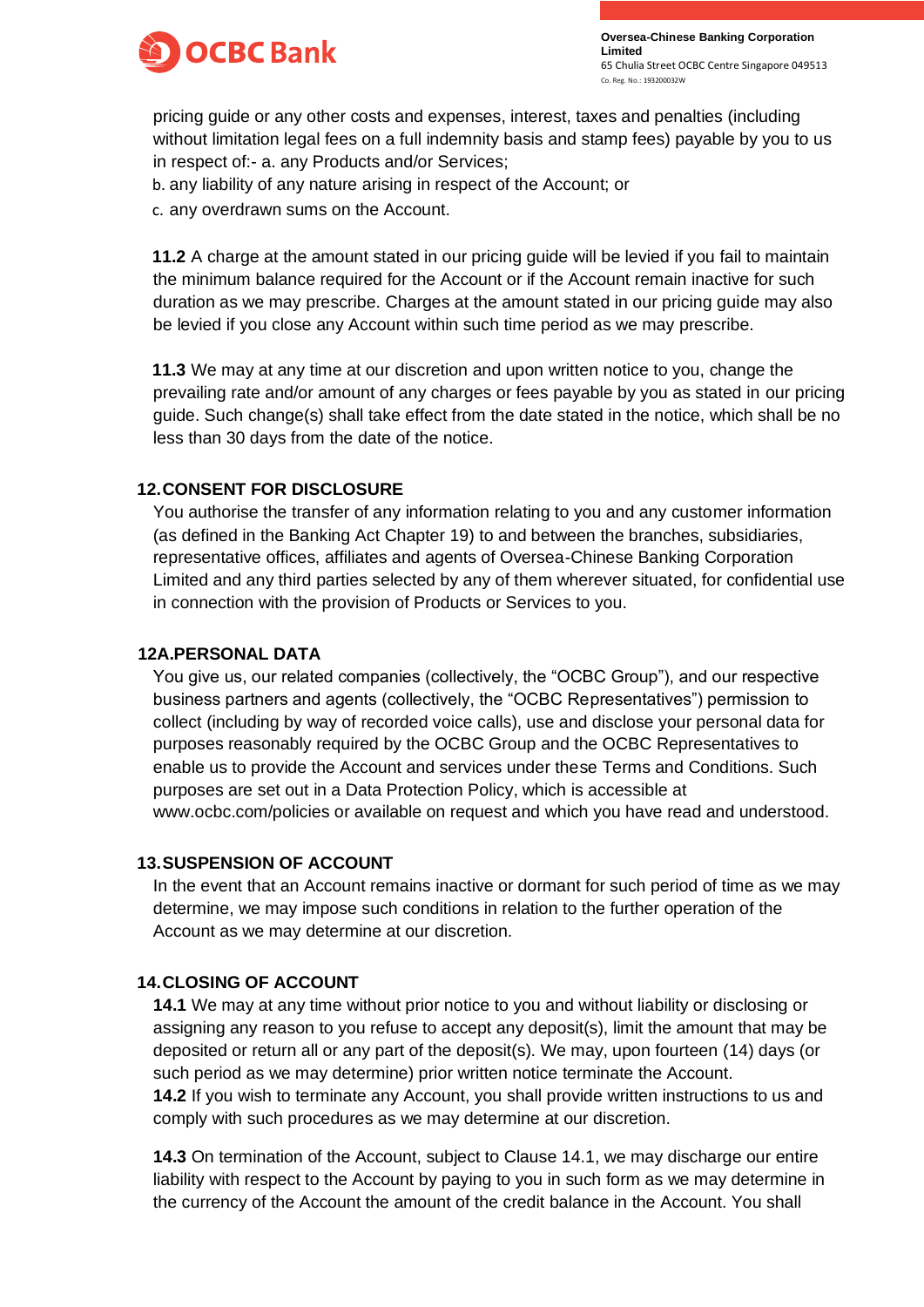

forthwith return to us all unused cheques failing which you shall indemnify us for any costs or expenses arising or in connection thereto.

**14.4** Upon the occurrence of any of the following events, we shall be entitled (without demand or notice) to terminate the Account:-

- **a.** your failure to comply with any provision of these Terms and Conditions;
- **b.** any grounds exist for the presentation of a bankruptcy petition against you;
- **c.** your death, insanity or incapacity;
- **d.**an application is made by any party for the appointment of a receiver;
- **e.** the performance of any obligation under these Terms and Conditions become illegal or impossible; or
- **f.** if the balance in an Account falls below the prescribed minimum or goes into negative balance or is overdrawn for whatever reason as determined by us.

# **15.ASSIGNMENT(S)/TRANSFER(S)**

Except with our prior written consent and subject to such conditions as we may prescribe, you shall not assign, transfer or charge to any third party or create any security or other interest in or otherwise dispose of or purport to do the same in respect of any deposit or balance standing to the credit of the Account or any part thereof.

#### **16.OVERDRAWN ACCOUNT**

**16.1** You undertake to ensure the Account shall not be overdrawn, even temporarily, except where we at our discretion allow or by prior arrangement with us. Such arrangement shall be subject to such Terms and Conditions as may be determined by us.

**16.2** Any debit balance on any overdrawn Account shall be repayable by you immediately. You shall also on demand pay interest and any bank charges on the debit balance to be calculated at such rates as we may prescribe. Such interest shall be computed daily and charged at the end of each month or such other time as may be determined by us.

## **17.PAYMENTS TO THE BANK AND RIGHT TO DEBIT**

**17.1** We agree to pay to you on demand all monies and charges together with interest on such monies from the date on which such monies become due to the date of payment in the currency in which they are due in same day funds and at such rate which we shall determine from time to time.

**17.2** All such monies and charges shall be payable by you in full without any set-off or counterclaim or any restriction or condition, and free and clear of and without deduction for present or future taxes (including without limitation stamp duty or other taxes), levies, charges or withholdings, and all liabilities.

**17.3** All monies and charges payable by you are exclusive of any goods and services tax (whether imposed in Singapore or other jurisdiction) which shall where applicable be paid by you in addition to any sums otherwise payable, at the rate in force at the due date for payment.

**17.4** If we are obliged by law to deduct or withhold any sum from any payment to you, you authorise us to effect such withholding and to pay the net sum over to you or to place such sum in the Account.

**17.5** We may convert at such rate as we deem fit any payment received for the Account in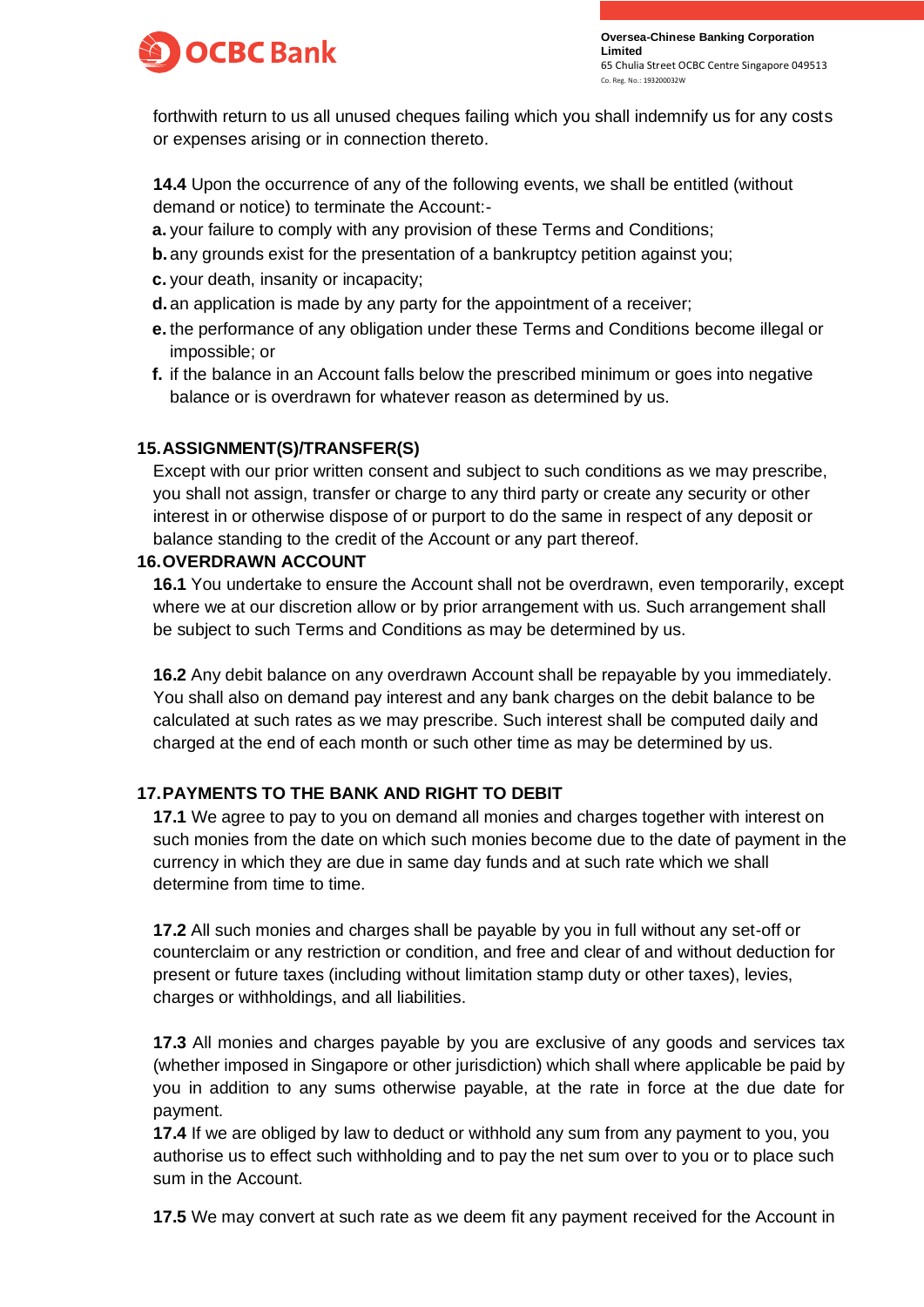

a currency different from that of such Account into the currency of that Account and you shall bear the cost of such conversion.

## **18.SECURITY FOR REPAYMENT**

When we accept or incur liability (whether actual or contingent, primary or collateral, several or joint) for you or at your request, any funds, monies, securities or other valuables deposited with us belonging to you shall automatically become security to us; and we shall have a banker's lien on all such funds, monies, securities or other valuables or any part thereof and may dishonour any, cheque drawn by you until the liability is discharged.

# **19.DEFAULT IN REPAYMENT**

If you fail to make prompt repayment of any debit balance or accrued interest, we may without notice to you, and without prejudice to our rights, realise any funds or securities deposited with us for your account in any manner we shall deem fit and apply the proceeds, after deducting realisation expenses, in or towards the payment and discharge of any amount due to us from you. If there is any shortfall between such proceeds and the amount due, you shall remain liable for any such shortfall, including interest thereon at such rate as we may prescribe.

# **20.COMBINING OF ACCOUNTS, SET-OFF AND SECURITY RIGHTS**

**20.1** All cash balances in your Account will serve as collateral for your Liabilities.

**20.2** In addition to any general lien or similar right to which we may be entitled by law, we shall be entitled at any time and without notice to you to combine, consolidate or merge all or any of your Account and to set-off any amount standing to the credit of any Account (whether matured or not) against your Liabilities.

**20.3** All amounts standing to the credit of the Account shall be deemed to be set-off in or towards satisfaction of your Liabilities (whether in whole or in part) in any of the following events:-

- **a.** your failure to repay on demand any sum due to us;
- **b.** your deposit(s) is threatened by insolvency proceedings or by third party claims;
- **c.** your death, incapacity, winding-up, bankruptcy or receivership;
- **d.**our receipt of a garnishee order relating to the Account; or
- **e.** any breach by you of any one or more of the provisions of these Terms and Conditions.

**20.4** Any credit balance in your Account may be applied in satisfaction of any sum then due and payable in respect of our Liabilities. We are authorised to purchase with such monies any other currencies to effect such application using the rate of exchange at the date of set-off.

## **21.EXEMPTION FROM LIABILITY**

**21.1** Neither we nor any of our employees, nominees or agents shall be liable as a result of acting or failing to act except in the case of our gross negligence or wilful default.

**21.2** We shall not be responsible or liable for any expense, loss, damage, liability or other consequences suffered or incurred by you:-

**a.** for acting or omitting to act in good faith on your Instructions;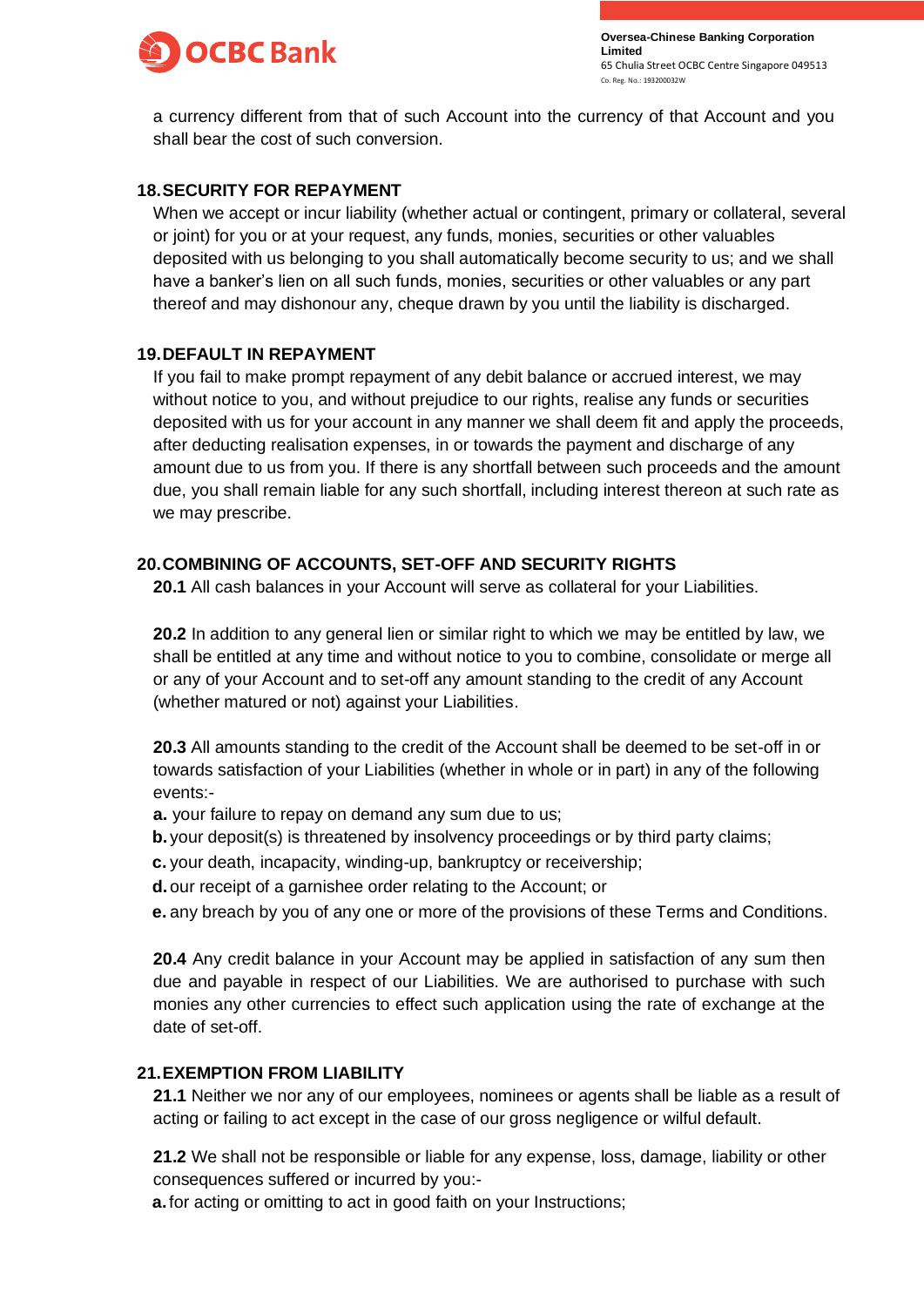

- **b.**if for any reason beyond our control, the operation of any Account is restricted or otherwise affected;
- **c.**for any loss or damage caused by any delay or failure in any transmission or communication facilities;
- **d.**if the funds credited or debited from the Account diminish in value due to taxes, depreciation or becomes unavailable due to restrictions (howsoever arising) on convertibility, requisitions, involuntary transfers, distraints of any character, exercise of governmental or military powers, war, strikes or other causes beyond our reasonable control;
- **e.**arising from or relating to lost cheques;
- **f.** arising from our inability to detect inadequate authenticity of your signature;
- **g.**arising from your negligence, default or misconduct;
- **h.**for any act or omission (including any negligence or wilful misconduct) or bankruptcy or insolvency of any agent, nominee, correspondent or counterparty used by us.

**21.3** We shall not be liable for any loss, damage or expense suffered or incurred by you (whether as a result of forgery of the signatory's signature, material alteration of withdrawal requests or other reasons of any kind whatsoever) through no fault of ours. We shall not be liable for paying on altered and/or forged cheques where the alterations and/or forgery were made possible by use of erasable ink, pens or typewriters or any other equipment with builtin erasure features or by the use of cheque writers or franking machines where the alterations and/or forgery cannot be easily detected or where the alteration and/or forgery is due to your negligence. If we have debited your Account in reliance on a withdrawal or payment request on which your signature or that of your authorised signature was forged, we shall not be liable to reverse the debit or pay or compensate you in respect of the amount so debited.

## **22.INDEMNITY**

You shall indemnify us, our officers, employees, nominees and agents promptly on a full indemnity basis from and against all claims demands actions suits proceedings orders losses (direct or consequential) damages costs and expenses (including all duties, taxes and other levies and legal fees on a full indemnity basis) and any and all other liabilities which we may sustain or incur directly or indirectly in connection with the execution, performance or enforcement of these Terms and Conditions or any other agreement including without limitation:-

**22.1** the operation of any Account;

**22.2** the provision of any Service and/or Product by us to you;

**22.3** by reason of us as collecting bank relying upon or guaranteeing any endorsement or discharge on a cheque, bill, note, draft or other instruments presented by you for collection, and in all cases, such reliance or guarantee by us shall be deemed to have been exercised at your express request;

**22.4** our taking, relying and acting upon or omitting to act on any Instructions given or purported to be given by you or by any person(s) purporting to be your attorney, regardless of the circumstances prevailing at the time of such Instructions or the nature of the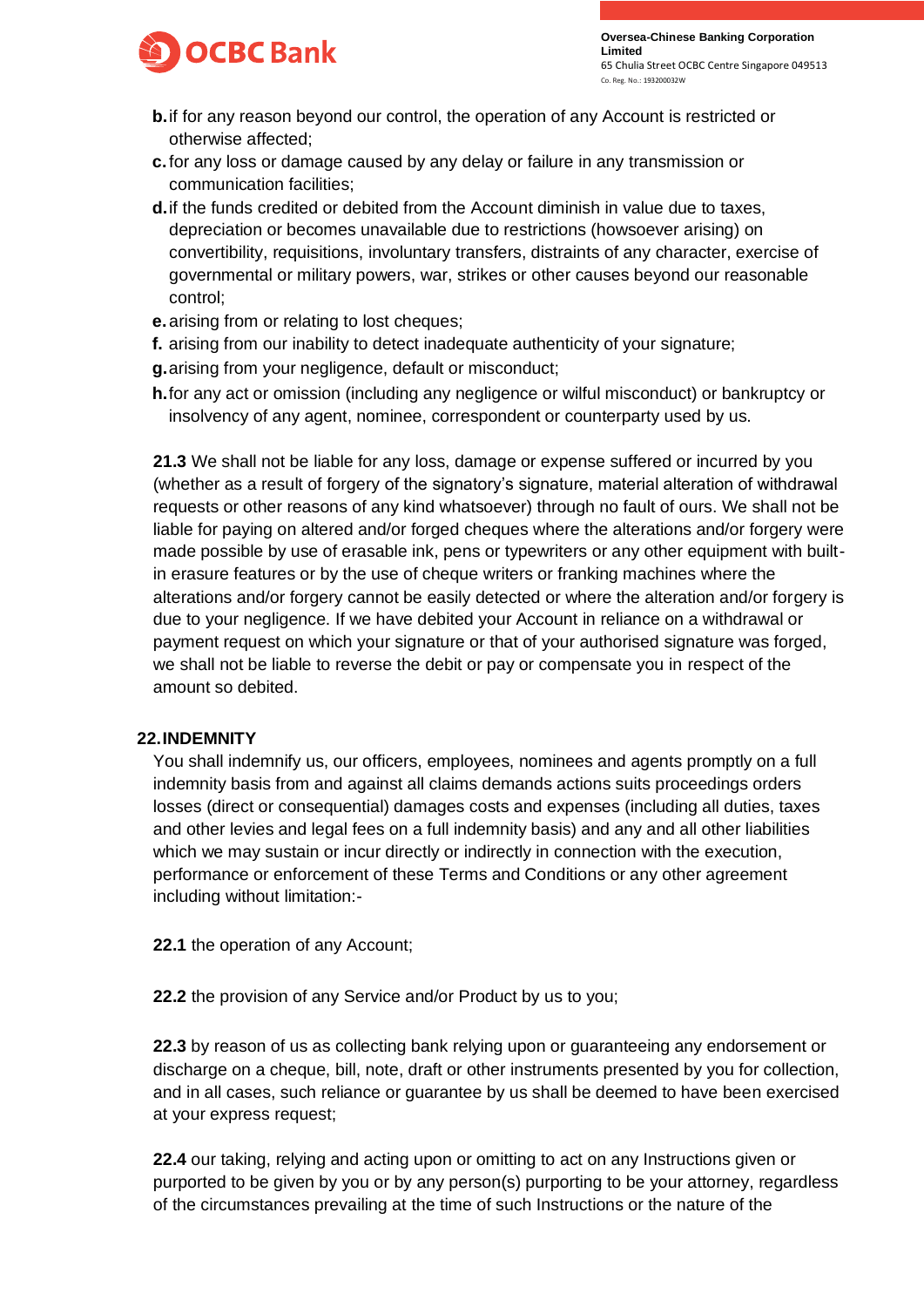

transaction and notwithstanding any error, misunderstanding, fraud or lack of clarity in the giving, receipt or the contents of such Instructions, including where we believed in good faith that the Instructions or information were given in excess of the powers vested in you or where we believed that our so acting would result in a breach of any duty imposed on us;

**22.5** your failure to pay or repay us on demand any sum due to us (including all interest accrued thereon);

**22.6** your breach of any one or more provisions of these Terms and Conditions;

**22.7** our enforcement of our rights (including rights of sale, set-off, recovering payment or enforcement proceedings) under or in connection with these Terms and Conditions and/or the Account;

**22.8** our using any system or means of communication or transmission in carrying out your Instructions which results in the loss, delay, distortion or duplication of such Instructions; and

**22.9** any lost, stolen or mislaid Plus! Card, personal identification number(s) or advice, or other identification code(s) in relation to the Account and any re-issuance or replacement of the same by us.

## **23.BANK'S REPAYMENT OBLIGATION**

Where any currency in which our payment obligations are denominated becomes unavailable due to restrictions on convertibility, transferability, requisitions, government acts, orders, decrees and regulations, involuntary transfers, distraint of any character, exercise of military or usurped powers, acts of war or civil strife, monetary union or exchange or similar causes beyond our reasonable control, we shall be deemed to have satisfied such payment obligation by making payment in such other currency as we deem fit.

#### **24.APPLICATION OF OTHER TERMS**

Where Services or Products are made available to you by us on separate terms, those terms shall be read together with these Terms and Conditions. In the event of any conflict, the specific terms applicable to the relevant Services or Products shall prevail.

## **25.BRANCHES, SUBSIDIARIES OR AFFILIATES**

No branch of Oversea-Chinese Banking Corporation Limited in any other jurisdiction(s), subsidiary or affiliate shall under any circumstances be liable to you in respect of our obligations and/or liabilities under these Terms and Conditions.

## **26.COMMUNICATIONS**

**26.1** You shall notify us in writing (or, in such other mode(s) and/or methods agreed by us from time to time) of any change in your particulars.

**26.2** Any statement, advice, confirmation, notice, demand and all other correspondence by us under these Terms and Conditions (the "Correspondence") shall be served on you:-

**a.** on you (or your personal representatives) personally;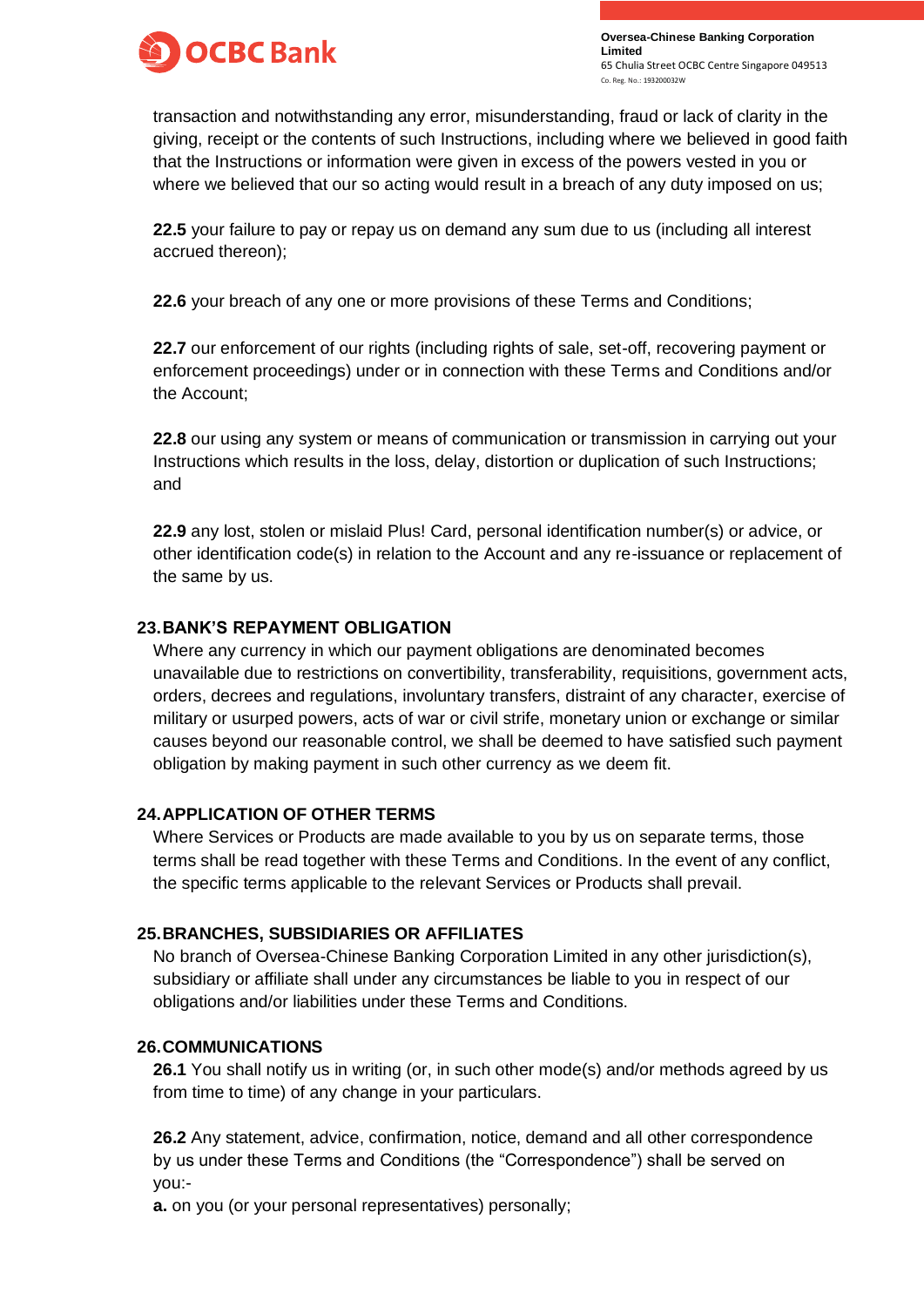

- **b.**by sending it to you at your last address registered with us; or
- **c.** by telex or facsimile addressed in any such manner as aforesaid to your telex or facsimile address last registered with us. The Correspondence shall be deemed to have been delivered on the day it was delivered personally or transmitted by telex or facsimile or if sent by post on the day following posting.

#### **27.AMENDMENT(S)**

**27.1** We may at any time at our discretion and upon written notice to you, change any one or more of these Terms and Conditions. Such change(s) shall take effect from the date stated in the notice, which shall be no less than 30 days from the date of the notice.

**27.2** Where you continue to operate the Account after such notification, you shall be deemed to have agreed with and accepted the amendments. If you do not accept any such amendments, you shall discontinue operating the Account and instruct us to close the Account.

**27.3** We may notify you of any changes to these Terms and Conditions by:-

**i.** publishing such changes in the Statements of Account to be sent or availed to you;

- **ii.** displaying such changes at our automated teller machines;
- **iii.** posting such changes on our website;
- **iv.** electronic mail or letter;
- **v.** publishing such changes in any newspapers; or
- **vi.** such other means of communication as we may determine discretion.

**27.4** In the event that we decide in our discretion to discontinue the provision of the Account governed by these terms and conditions permanently, we shall give written notice of such discontinuation to you. Such discontinuation shall take effect from the date stated in the notice, which shall be no less than 30 days from the date of the notice.

#### **28.WAIVER**

Our failure or delay in exercising or enforcing any right or option under these Terms and Conditions shall not operate as a waiver or limit, prejudice or impair our right to take any action or to exercise any right as against you or render us responsible for any loss or damage arising from it.

#### **29.SEVERABILITY**

If any one or more of the provisions in these Terms and Conditions are deemed invalid, unlawful or unenforceable in any respect under any applicable law, the validity, legality and enforceability of the remaining provisions of these Terms and Conditions shall not in any way be affected or impaired.

## **30.THIRD PARTY RIGHTS**

A person who is not a party to any agreement governed by these Terms and Conditions has no right under the Contracts (Rights of Third Parties) Act (Chapter 53B) to enforce any of these Terms and Conditions.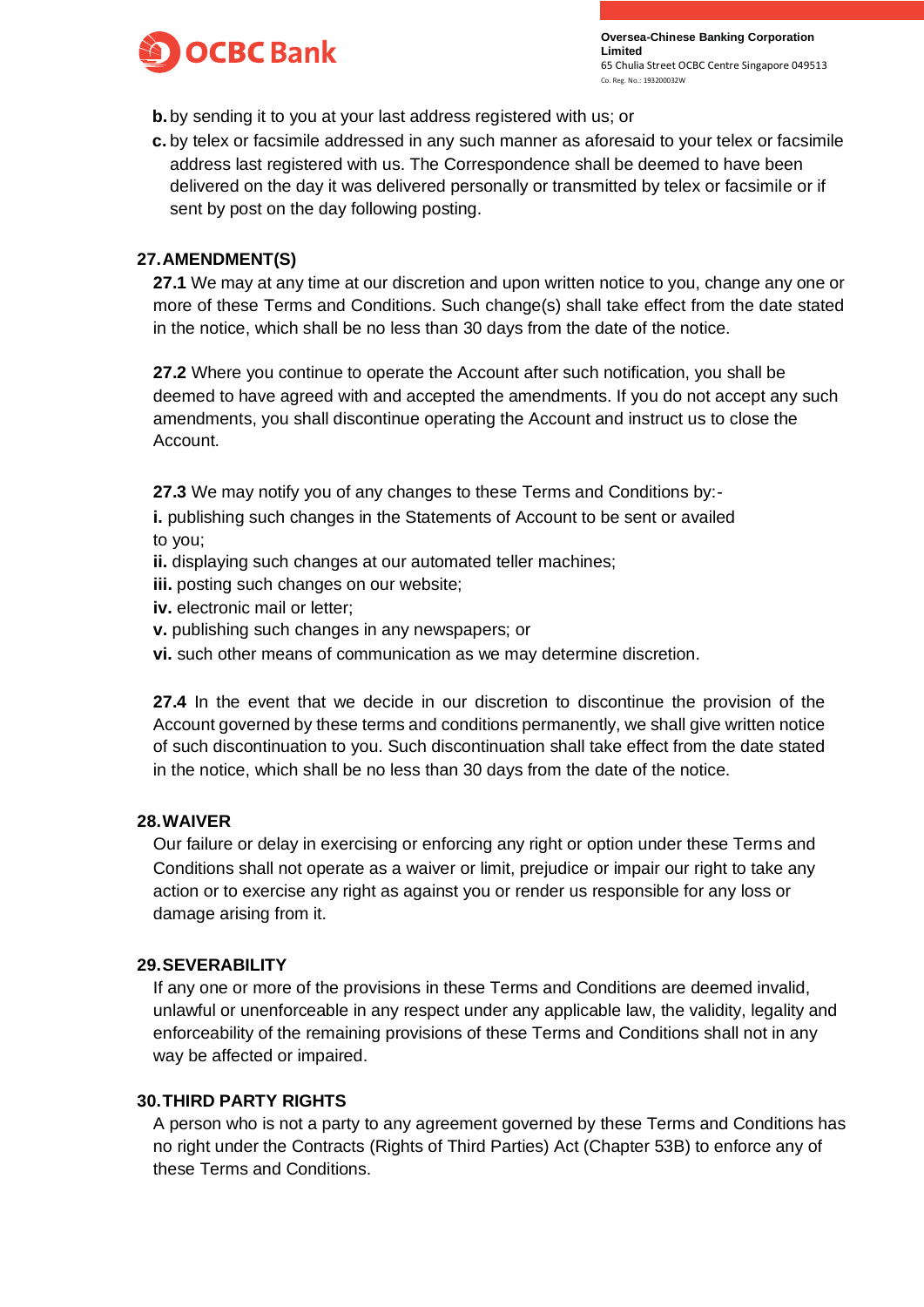

### **31.APPLICABLE LAW AND JURISDICTION**

These Terms and Conditions shall be governed and construed in all respects in accordance with the laws of Singapore. In enforcing these Terms and Conditions, we may initiate and take actions or proceedings or otherwise against you in Singapore or elsewhere as we may deem fit, and you agree that where any actions or proceedings are initiated and taken in Singapore, you shall submit to the jurisdiction of the Courts of Singapore in all matters connected with your obligations and liabilities under or arising out of these Terms and Conditions.

#### **32.LANGUAGE**

These Terms and Conditions may be provided in both the English and Chinese language. In the event of any conflict, discrepancy or inconsistency between the two versions, the English version shall prevail.

## **33.ADDITIONAL TERMS AND CONDITIONS APPLICABLE TO CHEQUE TRUNCATION**

The following provisions shall apply to all CTS Articles presented to the Bank for collection and the CTS Image of which are submitted for clearing through the Cheque Truncation System.

**33.1** We shall not be obliged to return any CTS Article presented to us for collection even if such CTS Article has been dishonoured or payment has been refused on presentation provided that:-

**a.** in the event that any CTS Article has been dishonoured after presentation by us for clearing through CTS, we shall provide you with an Image Return Document; and **b.** in the event that you request in writing for the return of any CTS Article and we are able to and agree to return such CTS Article to you, we will return the CTS Article to you in exchange for any Image Return Document provided to you in respect of such CTS Article and upon payment of a fee of such amount as may be prescribed by us as stated in our pricing guide.

**33.2** We shall not be obliged to replace any Image Return Document of any CTS Article provided to you which has been lost or misplaced.

**33.3** Any presentment of an Image Return Document shall be subject to the terms and conditions stated on the Image Return Document and any applicable law. We reserve the right not to accept any Image Return Document which is mutilated, altered or torn.

**33.4** We shall not be obliged to return to you any CTS cheque or any CTS image of such CTS Cheque on which we have made payment. Where you request for the return of such CTS Cheque, we may, but shall not be obliged to, request the presenting bank to retrieve such CTS Cheque and you shall pay to us a fee for such retrieval of such amount as may be prescribed by us as stated in our pricing guide.

**33.5** We may send any CTS Article, CTS Image and/or Image Return Document to you at your risk and expense by ordinary mail or such other mode(s) as you may request and which we may at our discretion agree.

**33.6** We shall not be responsible or liable to you for any loss or damage incurred by you in connection with clearing of CTS Articles through the CTS which has been altered or forged